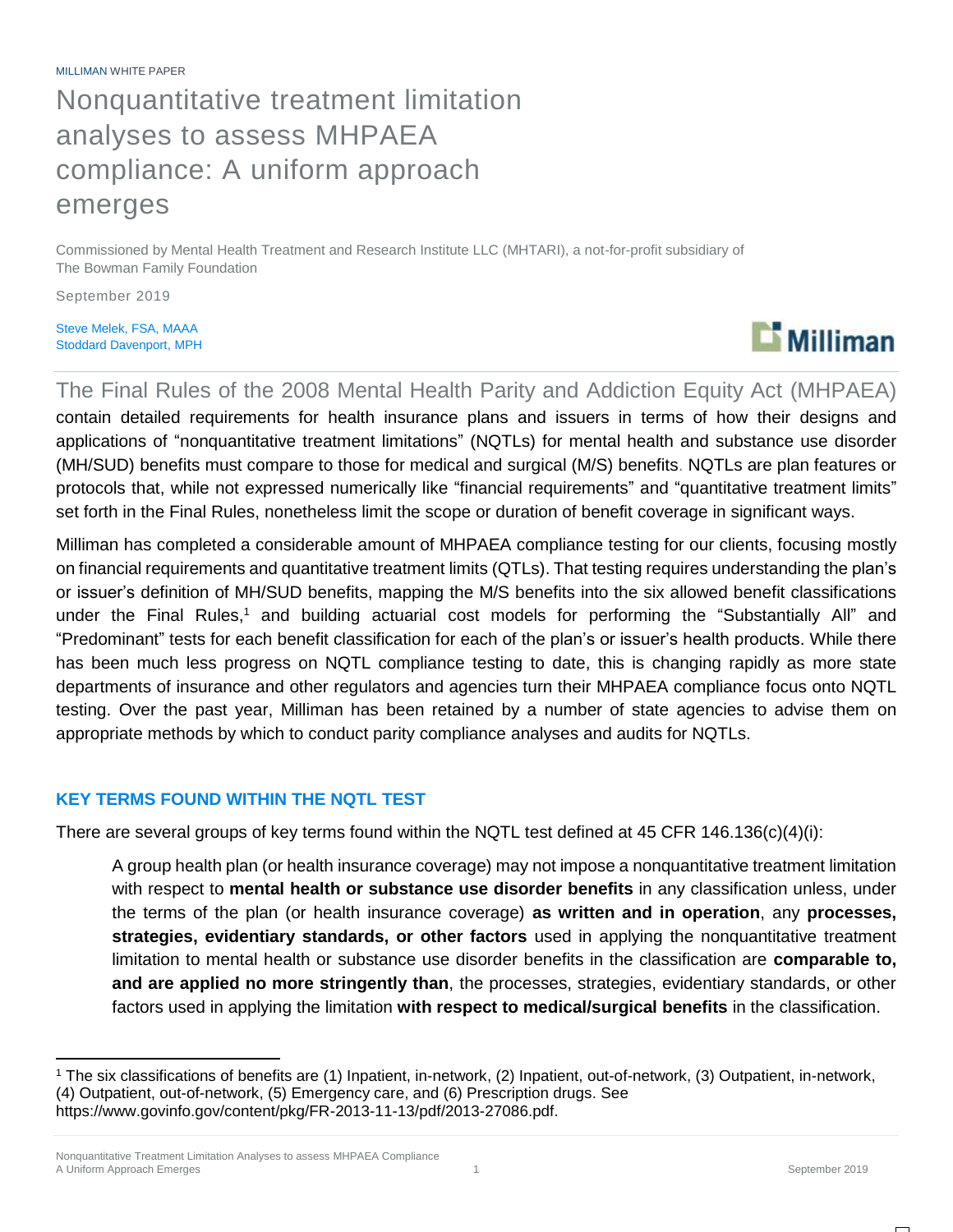The first group of key terms includes "processes, strategies, evidentiary standards, and other factors" used in applying an NQTL to MH/SUD and M/S benefits. The second group of key terms requires that these factors be "comparable to and are applied no more stringently" for MH/SUD benefits than they are for M/S benefits. The third group of key terms is "as written and in operation" and the requirement that *both of these components* for any NQTL must be tested. Many state regulators are moving toward the requirement that plans or issuers perform a quantitative "outcomes data" analysis of NQTLs, showing MH/SUD *as compared to* M/S, rather than simply providing a narrative or statement that such limitations, both as written and in operation, are comparable and applied no more stringently.

The phrase "applied no more stringently" was included to ensure than any processes, strategies, evidentiary standards, or other factors that are comparable on their face as written are actually applied in the same manner to M/S benefits and to MH/SUD benefits. For example, claim administrators typically have discretion to approve certain types of benefits for treatment based on medical necessity. If that discretion is routinely used to approve M/S benefits, but frequently used to deny MH/SUD benefits, the review process and the medical necessity standards may be considered to be applied more stringently, in operation, to MH/SUD benefits than to M/S benefits. *The use of discretion in this manner would likely violate the parity requirements for NQTLs*. In addition, because many processes and strategies for applying NQTLs evidence themselves in terms of quantitative measures, outcomes data becomes very important in conducting comparative analyses, particularly for "in operation" comparisons.

Guidance from federal regulators provides that, in order to determine whether an NQTL is applied more stringently in operation, it is important to analyze quantitative "outcomes data," such as rates of denials, for MH/SUD *as compared to* M/S benefits. The [federal MHPAEA self-compliance tool](https://www.dol.gov/sites/default/files/ebsa/about-ebsa/our-activities/resource-center/publications/compliance-assistance-guide-appendix-a-mhpaea.pdf) issued by the federal regulators, as more fully described below, includes the following guidance in this regard: "[S]tandards for provider admission to participate in a network are NQTLs because such standards are treatment limitations that typically are not expressed numerically [citations omitted]. Nevertheless, these standards sometimes rely on numerical standards, for example, **numerical reimbursement rates." (**Self-compliance tool at p.13). The Compliance Tips provided in the self-compliance tool include: "Determine how much discretion is allowed in applying the NQTL and whether such discretion is afforded comparably for processing MH/SUD benefit claims and medical/surgical benefits claims"; and "[d]etermine **average denial rates and appeal overturn rates** for concurrent review and assess the parity between these rates for MH/SUD benefits and medical/surgical benefits." The federal regulators note that: "[R]ates of denials may be reviewed as a warning sign, or *indicator*  of a potential operational parity noncompliance." Thus, NQTLs that result in disparate outcomes "should be carefully examined to ensure that the [NQTL]…is not being applied more stringently to MH/SUD benefits than to medical/surgical benefits in operation." (Self-compliance tool at p. 17).<sup>2</sup>

 $\overline{a}$ 

<sup>&</sup>lt;sup>2</sup> Federal regulatory guidance in the form of FAQS issued prior to the MHPAEA self-compliance tool are consistent with the need for quantitative data and analyses. See, FAQS About ACA Implementation (Part VII) and Mental Health Parity Implementation issued Nov. 17, 2011, **Q3**; FAQS About ACA Implementation Part 34 and Mental Health and Substance Use Disorder Parity Implementation issued Dec. 27, 2016, **Q5, Q6, Q7, Q8**; FAQS About ACA Implementation Part 31, Mental Health Parity Implementation, and Women's Health and Caner Rights Act Implementation issued on April 20, 2016, **Q9.**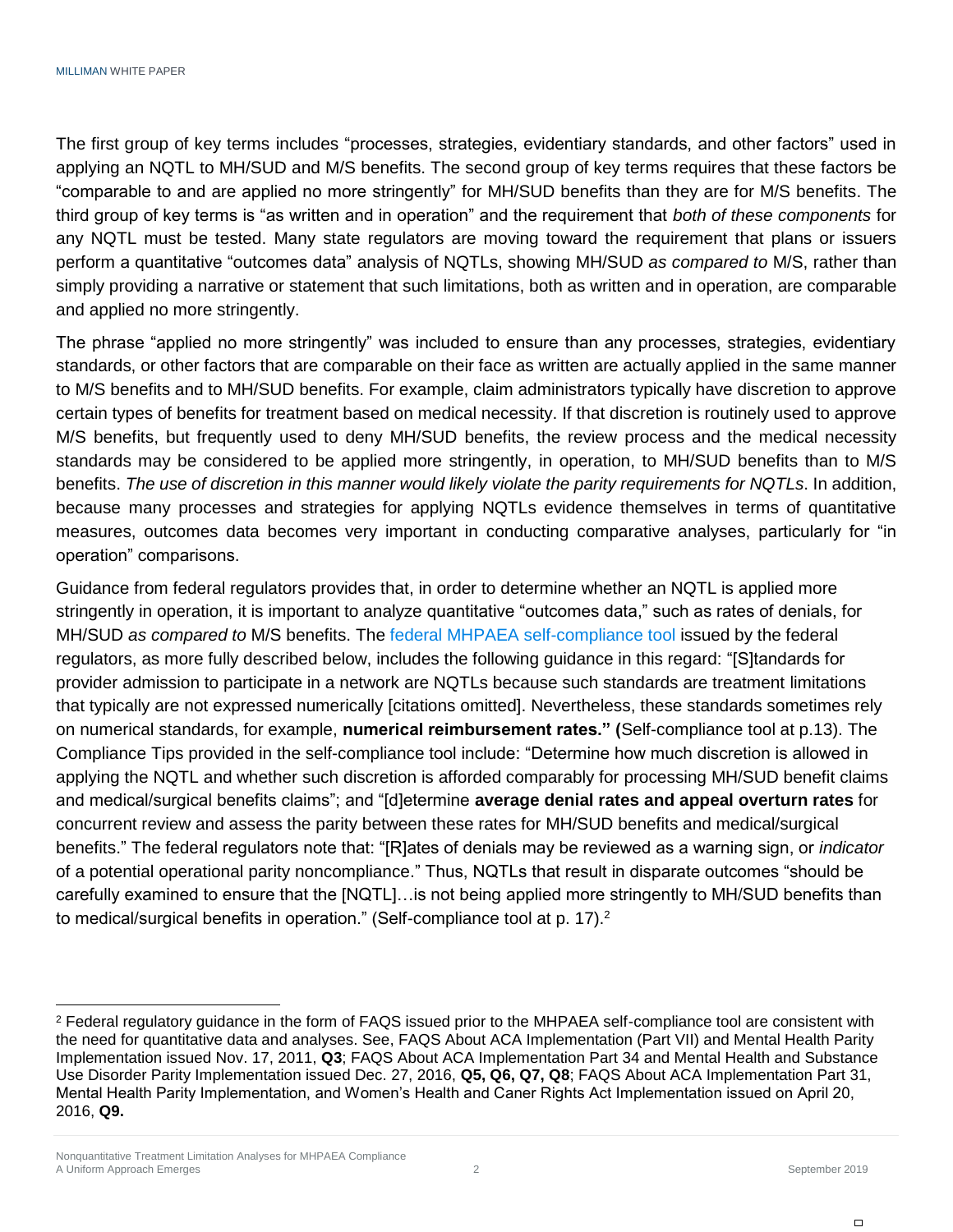## **A SIX-STEP APPROACH TO DOCUMENTING NQTL COMPLIANCE**

How can a health plan systematically evaluate its NQTLs for parity compliance? The federal [MHPAEA self](https://www.dol.gov/sites/default/files/ebsa/about-ebsa/our-activities/resource-center/publications/compliance-assistance-guide-appendix-a-mhpaea.pdf)[compliance tool,](https://www.dol.gov/sites/default/files/ebsa/about-ebsa/our-activities/resource-center/publications/compliance-assistance-guide-appendix-a-mhpaea.pdf) as discussed above, was issued by the U.S. Departments of Labor, Health and Human Services (HHS), and Treasury in April 2018,<sup>3</sup> and includes what can be translated to a series of steps for determination of NQTL compliance. See also the Six-Step [Parity Compliance Guide for NQTLs,](https://www.apna.org/files/six_step_issue_brief.pdf) which was published by leading industry advocacy organizations prior to issuance of the federal MHPAEA self-compliance tool. This six-step guide covers 19 different NQTLs and provides extensive illustrations. A description of the six steps follows:

**Step 1:** Identify the specific plan or insurer language regarding the NQTL and describe all services to which it applies in each respective benefits classification.

**Step 2:** Identify all the factors that were used to determine that it is appropriate to apply the NQTL to MH/SUD benefits, and the source for each factor. Many factors rely on "measures" that can be expressed quantitatively, and thereby require a quantitative evidentiary standard. Examples of such factors include:

**Utilization review factors:** Claims associated with excessive utilization; high levels of variation of length of treatment; a high percentage of fraud; high variability in cost per episode of care.

**Network access and reimbursement factors:** Geographic access standards; provider supply and demand; out-of-network utilization rates.

**Step 3:** Identify the evidentiary standard used to define each factor identified in Step 2 and any other evidence relied upon to design and apply the NQTL. Some examples of evidentiary standards to define factors are:

**Excessive utilization:** Two standard deviations above average utilization per episode of care.

**High variation in length of treatment:** Claim data showed 25% of patients stayed longer than two standard deviations from the median length of stay.

**Fraud and abuse:** Greater than 5% of claims associated with fraud over previous three plan years.

**High variability in cost per episode of care:** Two standard deviations higher in total costs than the average cost per episode 20% of the time in a 12-month period.

**Provider scarcity:** Average wait times for appointments exceeding 30 days triggers network admission standard adjustment.

**Step 4:** Provide the comparative analyses used to conclude that design and application of the NQTL, *as written*, is comparable to and applied no more stringently to MH/SUD benefits than to M/S benefits. "As written" processes and standards may include utilization management manuals, utilization review criteria, specific criteria hierarchy, initial screening scripts and algorithms, stipulations about submitting written treatment plans, utilization management committee notes, descriptions of processes for identifying and evaluating clinical issues and utilizing performance goals, reimbursement rates for the same Current Procedural Terminology (CPT) codes and/or for similar services, etc.

 $\overline{a}$ 

<sup>3</sup> Self-Compliance Tool for the Mental Health Parity and Addiction Equity Act (MHPAEA). Retrieved September 24, 2019, from https://www.dol.gov/sites/default/files/ebsa/about-ebsa/our-activities/resource-center/publications/complianceassistance-guide-appendix-a-mhpaea.pdf.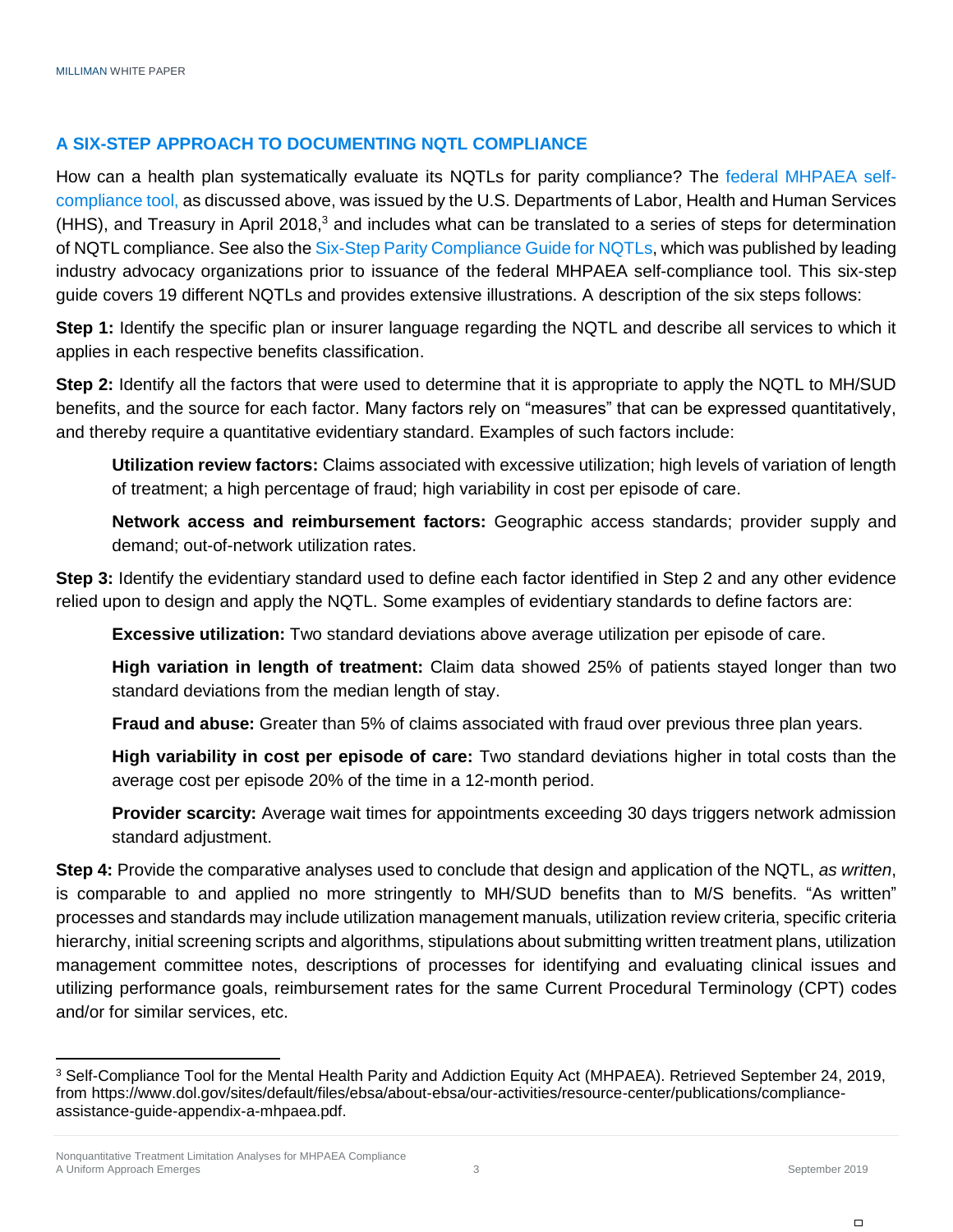**Step 5:** Provide the comparative analyses used to conclude that the processes and strategies used to apply the NQTL, *in operation*, are comparable to and applied no more stringently to MH/SUD benefits than to M/S benefits. "In operation" processes and strategies may include peer clinical review, telephonic consultations with attending providers, consultations with expert reviewers, clinical rationale used in approving or denying benefits, interpretation of benefit plan language in applying exclusions from coverage, selection of information deemed reasonably necessary to make a medical necessity determination, adherence to utilization review criteria and criteria hierarchy, professional judgment and discretion used in tandem with or in lieu of utilization review criteria, actions taken when incomplete information is received from attending providers, and requests for patient medical records. Such processes and strategies may also include adjustments to baseline reimbursement rates, handling or screening of provider requests for admission to the network, etc. In order to properly assess these "in operation" processes, quantitative "outcomes data" analyses are essential.

**Step 6:** Detailed summary explanation of how the analyses of all the specific underlying processes, strategies, evidentiary standards, and other factors used to apply the NQTL to MH/SUD benefits and to M/S benefits have led the plan or insurance issuer to conclude compliance with MHPAEA.

This six-step approach provides a logical and structured set of criteria for comparative analyses for the testing of NQTL compliance. Several state insurance departments are incorporating these steps into their parity compliance and review processes. In addition to the federal adoption of this methodology in the MHPAEA selfcompliance tool, state legislatures in Delaware, the District of Columbia (D.C.), Colorado, Illinois, New Jersey and Tennessee have codified this approach to compliance in legislation passed in 2018 and 2019. Furthermore, a December 2018 amendment to the New York State parity law requires detailed reporting of NQTL "outcomes data" for MH/SUD as compared to M/S, with such data for each plan, insurer and/or managed behavioral care organization to be made available to the public. Finally, as noted above, Milliman has worked with a number of state insurance departments to help them understand the various forms of QTL and NQTL compliance testing, both during premarket policy form and rate reviews *and* post-market field audits.

The six-step methodology places the burden of demonstrating NQTL compliance *on health plans, as well as on health insurance issuers, who are often also third-party administrators (TPAs)*, and not on federal or state regulators. This health plan and insurance issuer NQTL compliance responsibility is what the MHPAEA Interim and Final Rules have always intended. It not only ensures uniformity of response to a wide range of plan and issuer policies and practices, but also greatly eases the administrative burden for state regulators to initiate review and compliance evaluation.

Given the trends we have observed in the enforcement of MHPAEA, we recommend that state departments of insurance, federal agencies, and any private entities developing and providing compliance testing and auditing require the analyses and documentation described above for each NQTL that is identified for a plan or issuer of health insurance under review.

## **THE DISPARATE RESULTS "DOCTRINE"**

In late 2017, Milliman completed a national analysis of two large claim databases commissioned by the Mental Health Treatment and Research Institute LLC, a not-for-profit subsidiary of the Bowman Family Foundation (MHTARI). (See th[e 2017 Disparities Research Report.](https://www.milliman.com/uploadedFiles/insight/2017/NQTLDisparityAnalysis.pdf)) We analyzed two different NQTLs by evaluating detailed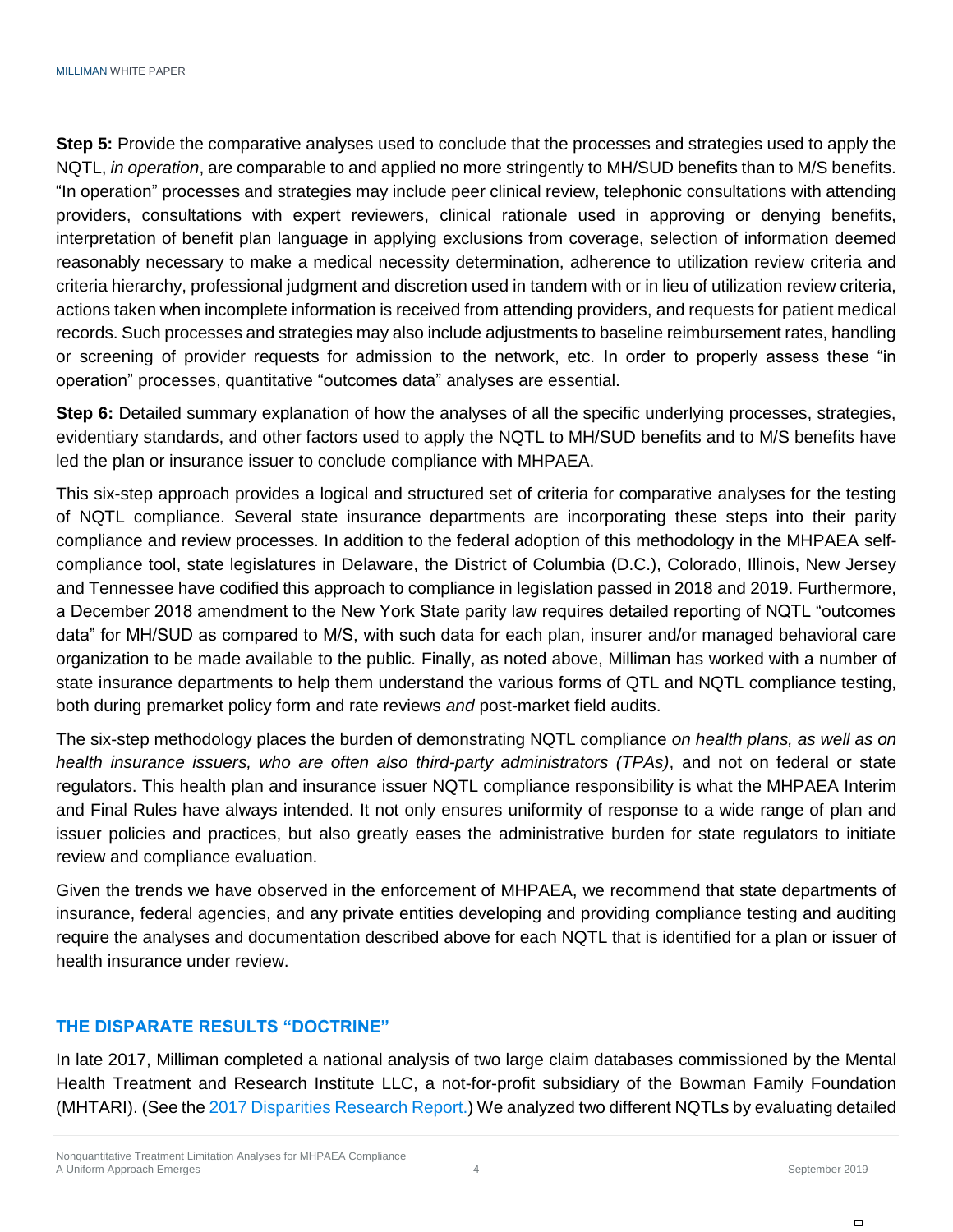outcomes claim data: out-of-network use rates (a network adequacy measure) and provider reimbursement rates. Member access to network providers for the behavioral health treatment they need is a key tenet of the parity law. The quantitative, claim data-driven comparative analysis between M/S and MH/SUD benefits we conducted found large disparities in virtually all states, with MH/SUD out-of-network use averaging *three to five times* higher than M/S out-of-network use. In some states, the disparity was *10 times* higher or more. With respect to the quantitative comparative analysis of actual provider payment levels for professional services, we found that M/S providers were paid on average about 20% more than MH/SUD providers for outpatient professional services, even for the same evaluation and management (E&M) billing codes. In some states, the reimbursement disparity was 50% or more. These are examples of essential types of comparative analyses of NQTLs for the *in operation* component of the NQTL rule.

For these two types of NQTLs, as with all NQTLs, different types of illnesses or injuries may require different review, as well as different care. The acute versus chronic nature of a condition, its complexity and/or the treatment involved, and other factors may affect the review of NQTL comparability as written. However, the processes, strategies, evidentiary standards, and other factors used in applying these limitations must generally be applied in comparable and no more stringent manners. In addition to analyses of these factors, in accordance with the six-step approach, the existence of disparate results (e.g., differences in out-of-network use rates, provider reimbursement levels, and claim denial rates) would warrant further, more careful examination of the NQTL for potentially more stringent application, in operation. While disparate outcomes alone do not dictate that a parity violation has occurred, notably disparate outcomes are an indicator of operational parity noncompliance per the federal MHPAEA self-compliance tool. Of course, the greater the disparity of outcomes between M/S *as compared to* MH/SUD, the more likely that a comprehensive operational audit will show parity noncompliance.

## **THE MODEL DATA REQUEST FORM AND BEST PRACTICE EXAMPLES**

Employers generally must rely on their health insurance plans or TPAs to provide MHPAEA compliance documentation of fully insured and self-insured plans. As a public service, MHTARI has funded the development of a series of tools for measuring and addressing network access disparities, including a [Model Data Request](http://www.mhtari.org/Model_Data_Request_Form.pdf)  [Form](http://www.mhtari.org/Model_Data_Request_Form.pdf) (MDRF, see Appendix A hereto) and [best practice examples](http://www.mhtari.org/Best_Practice_Examples_NQTL_Compliance.pdf) (see Appendix B hereto). The MDRF was designed for and has been used by both individual employers and employer coalitions, although the definitions and analytic approach could be used by multiple entities, including regulators. The best practice examples were designed to assist insurers, TPAs, regulators and private entities in how to conduct compliant NQTL analyses, testing, and documentation.

The MDRF is a targeted, quantitative, "fill in the blanks" tool, developed with input from Milliman and several other organizations that are very familiar with concerns related to inadequate access to in-network care and parity compliance. The MDRF contains instructions and questions that employers can send to their TPAs (or consultants) to obtain meaningful data reporting from them with respect to four key NQTLs: network adequacy (out-of-network use), provider reimbursement rates, claim denial rates, and network provider directory accuracy. Using the MDRF allows employers to examine these four key NQTLs and better understand the experience of their employees when seeking to access MH/SUD benefits as compared to M/S benefits, assess the adequacy of their TPAs' MH/SUD provider networks, request improvements if deemed necessary, and obtain detailed data